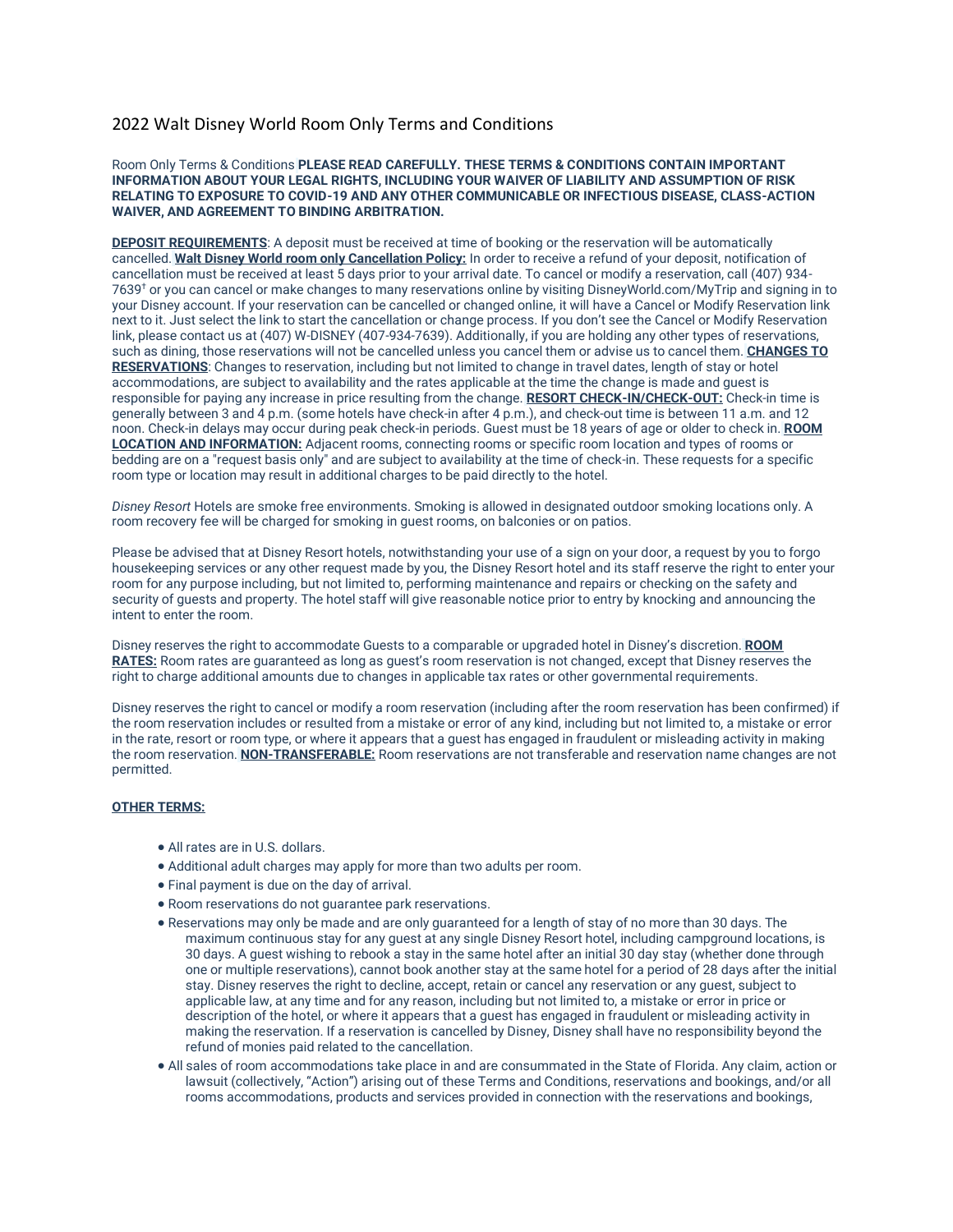including without limitation, photo media, and radio frequency devices must be filed and maintained exclusively in any court in Orange County, Florida having subject matter jurisdiction; provided that the COVID-19 and Other Communicable/Infectious Disease Provision shall be subject to its own terms and conditions, including venue, set forth below.

- All terms and conditions, including but not limited to deposit requirements and cancellation and refund policies, are subject to change by Disney without notice.
- Disney, its directors, officers, employees, subcontractors, agents and representatives, shall at no time be liable or responsible in any way whatsoever for any loss, injury, or damage caused or arising in connection with any transportation, hotel or other services or products of third parties provided through Disney, or as a result of acts of God, acts of Government or other authorities, pandemic or other health and safety circumstance, wars, civil disturbances, hijacks, thefts, or any circumstance beyond its control. If these Terms and Conditions contain any provisions construed to be unenforceable or unlawful by a court of competent jurisdiction, the same shall be deemed modified to conform to applicable law, or if this would cause an unreasonable result, such provision shall be stricken from these Terms and Conditions without affecting the binding force and effect of any of its other provisions.
- By entering Walt Disney World Resort, guests are confirming that guest and all persons in their party: (i) are not experiencing any of the following symptoms of COVID-19 identified by the Centers for Disease Control and Prevention at CDC.gov, including: fever or chills, cough, shortness of breath or difficulty breathing, fatigue, muscle or body aches, headache, new loss of taste or smell, sore throat, congestion or runny nose, nausea or vomiting, diarrhea; (ii) have not been in contact with someone with confirmed or suspected COVID-19 symptoms without completing a 14-day quarantine; and (iii) are not under any self-quarantine orders. Guests who cannot confirm all of the above criteria must not enter Walt Disney World Resort. If at any point during their visit, a Guest does not meet all of the above criteria, they and their traveling party will be required to isolate and may be relocated or asked to leave the property.

## **COVID-19 And Any Other Communicable Or Infectious Disease: Liability Waiver, Class-Action Waiver, Binding Arbitration, And Other Provisions**

By purchasing an admission ticket(s) or pass(es) and/or by making a park, resort, hotel reservation(s) and/or by participating in a tour(s), meeting(s) and/or event(s), and in consideration thereof, and in consideration for being able to visit and/or participate in attractions, transportation, activities, tours, meetings and events at the Walt Disney World® Resort, I agree, understand, and acknowledge, on my own behalf and on behalf of any individual who uses a ticket, pass, or reservation made by me or who accompanies me to a tour, meeting or event, as follows (collectively, the "COVID-19 and Other Communicable/Infectious Disease Provision"):

**ASSUMPTION OF RISK:** I acknowledge that an inherent risk of exposure to the disease COVID-19 (as defined by the World Health Organization and any strains, variants, or mutations thereof) and SARS-CoV-2 (the virus that can cause COVID-19) (collectively, "COVID-19"), and any other communicable or infectious disease, exists in any public place where people are present. "Communicable disease" means any disease or illness caused by microorganisms such as bacteria, viruses, parasites, or fungi that can be spread, directly or indirectly, from one person to another. "Infectious disease" means any disease or illness caused by microorganisms such as bacteria, viruses, parasites, or fungi that enter the body, multiply, and can cause an infection. COVID-19 is an extremely contagious communicable disease that can lead to severe illness and death. No precautions can eliminate the risk of exposure to COVID-19, and the risk of exposure applies to everyone. According to the [Centers for Disease Control and Prevention](https://www.cdc.gov/) ("CDC"), older adults (people 65 years and older) and people of any age who have underlying medical conditions might be at higher risk for severe illness and death from COVID-19. I acknowledge that the risk of exposure to COVID-19 and any other communicable or infectious disease includes the risk that I will expose others that I later encounter, even if I am not experiencing or displaying any symptoms of illness myself. By visiting and/or participating in attractions, transportation, activities, tours, meetings and events at the Walt Disney World® Resort, I agree to voluntarily assume any and all risks in any way related to exposure to COVID-19 and any other communicable or infectious disease, including illness, injury, or death of myself or others, and including without limitation, all risks based on the sole, joint, active or passive negligence of any of the Released Parties, named below. I acknowledge that my visit and participation are entirely voluntary.

**WAIVER:** On my own behalf and on behalf of my heirs, executors, personal representatives, administrators, and assigns, I agree to forever waive, covenant not to sue, release, and discharge the Released Parties, named below, from any and all liability, claims, causes of action, damages, costs, or expenses of every kind, including all claims and causes of action based on the sole, joint, active or passive negligence of any of the Released Parties, arising out of or in any way relating to exposure to COVID-19 and any other communicable or infectious disease during my visit to and/or participation in attractions, transportation, activities, tours, meetings and events at the Walt Disney World® Resort. This waiver of liability and the assumption of risk set forth above is intended to be as broad and inclusive as is permitted by law.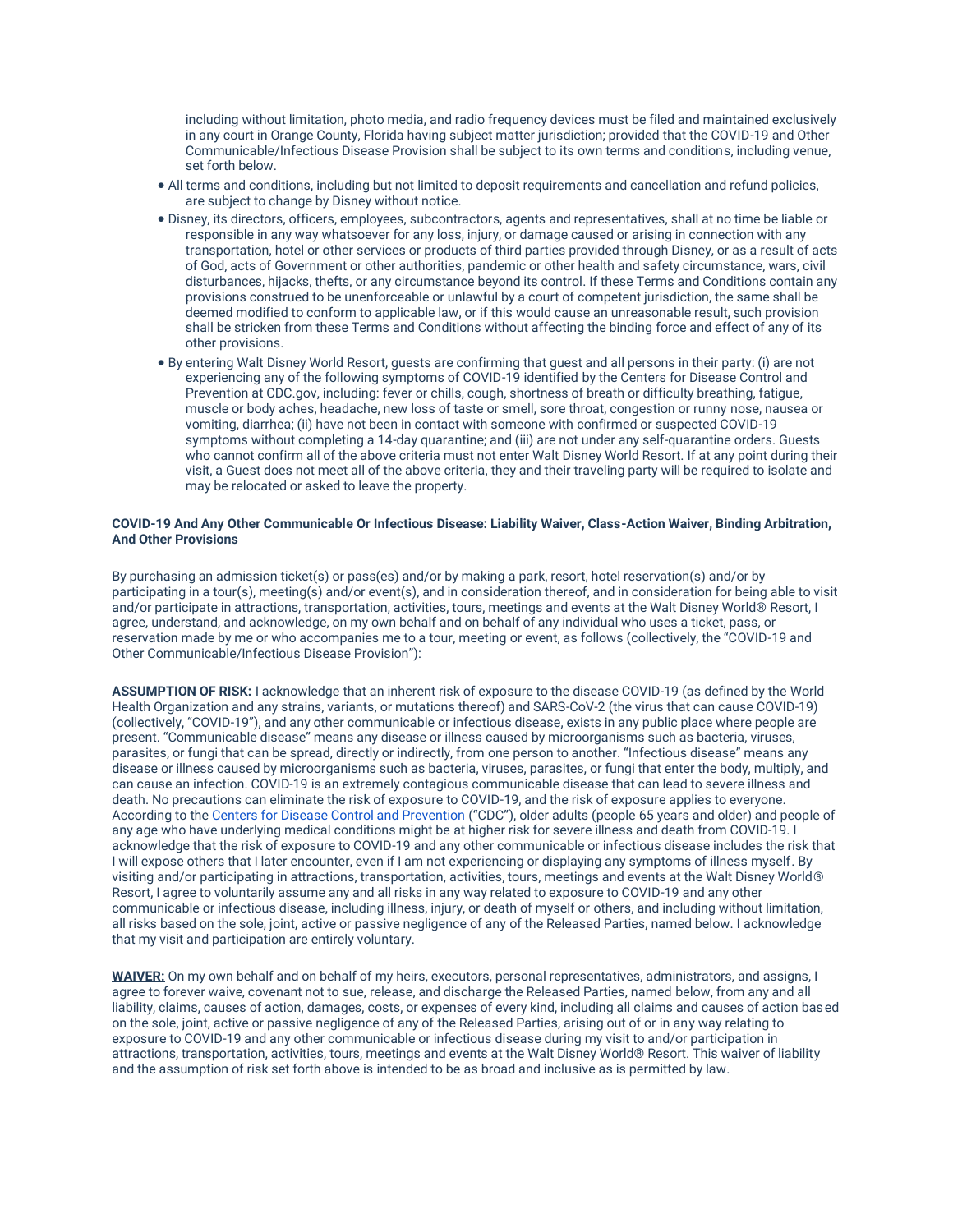**ACKNOWLEDGMENT OF ASSUMPTION OF RISK AND WAIVER BY OTHER USERS:** I attest, acknowledge, and agree that any individual for whom I have bought a ticket or pass or made a reservation or who uses a ticket, pass, or reservation made by me has independently and carefully read this COVID-19 and Other Communicable/Infectious Disease Provision and has knowingly and independently acknowledged and agreed to all its provisions, including without limitation (1) to voluntarily assume any and all risks in any way related to exposure to COVID-19 and any other communicable or infectious disease, including illness, injury, or death of himself, herself, or others, and including without limitation, all risks based on the sole, joint, active or passive negligence of any of the Released Parties, named below, and (2) to agree, on his or her own behalf and on behalf of his or her heirs, executors, personal representatives, administrators, and assigns, to forever waive, covenant not to sue, release, and discharge the Released Parties, named below, from any and all liability, claims, causes of action, damages, costs, or expenses of every kind, including all claims and causes of action based on the sole, joint, active, or passive negligence of any of the Released Parties, arising out of or in any way relating to exposure to COVID-19 and any other communicable or infectious disease during his or her visit to and/or participation in attractions, transportation, activities, tours, meetings and events at the Walt Disney World® Resort.

**THIRD-PARTY BENEFICIARIES:** I acknowledge and agree that any individual for whom I have bought a ticket or pass or made a reservation or who uses a ticket, pass, or reservation made by me is and is intended to be a third-party beneficiary of that ticket, pass, or reservation made by me.

**WAIVER OF CALIFORNIA CIVIL CODE § 1542:** I acknowledge and agree that I am familiar with, understand, and do waive any rights and benefits of the provisions of Section 1542 of the California Civil Code, and any similar provisions of other jurisdictions, which provides that:

**A general release does not extend to claims that the creditor or releasing party does not know or suspect to exist in his or her favor at the time of executing the release and that, if known by him or her, would have materially affected his or her settlement with the debtor or released party.**

**INDEMNITY/INSURANCE:** On my own behalf and on behalf of my heirs, executors, personal representatives, administrators, and assigns, I agree to indemnify and hold each of the Released Parties harmless from and against any and all claims made or incurred by anyone, including myself and any individual who uses a ticket, pass, or reservation made by me, or who accompanies me to a tour, meeting or event arising out of or in any way relating to my purchase of an admission ticket(s) or pass(es), my making of a reservation(s), and/or my participation in a tour(s), meeting(s) or event(s) and subsequent visit to and/or participation in attractions, transportation, activities, tours, meetings and events at the Walt Disney World® Resort and arising out of any and all risks described above in the section titled Assumption of Risk or in any other way related to exposure to COVID-19 and any other communicable or infectious disease, wherever such activities may occur and whether suffered before, during, or after such participation. My indemnification obligations shall include, without limitation, all attorneys' fees and costs incurred by any of the Released Parties through and including any appeals. I understand and agree that I am not relying on the Released Parties to have arranged for, or carry, any insurance of any kind for my benefit relative to my visit to and/or participation in attractions, transportation, activities, tours, meetings and events at the Walt Disney World® Resort, and that I am solely responsible for obtaining any mandatory or desired life, travel, accident, property, or other insurance related to my visit to and/or participation in attractions, transportation, activities, tours, meetings and events at the Walt Disney World® Resort, at my own expense.

**SCOPE:** I agree that the Waiver and Indemnity provided for in this COVID-19 and Other Communicable/Infectious Disease Provision shall cover all physical and emotional injuries and/or damages, including without limitation all illness and bodily injury (including death), whether suffered by me or anyone else before, during, or after my visit and/or participation. Additionally, I agree that the scope of the Waiver and Indemnity shall include any claims related, in whole or in part, to my own actions and the actions of third parties, whether foreseeable or unforeseeable.

**TERM:** The Waiver and Indemnity provided for in this COVID-19 and Other Communicable/ Infectious Disease Provision applies to any and all visitation to and/or participation in attractions, transportation, activities, tours, meetings and events at the Walt Disney World® Resort and/or presence on the Released Parties' property arising out of the purchase of an admission ticket(s) or pass(es), the making of a reservation(s) and/or the participation in a tour(s), meeting(s) and/or event(s) pursuant to which I and the Released Parties agreed to this COVID-19 and Other Communicable/Infectious Disease Provision, from the date of execution.

**RELEASED PARTIES:** The Released Parties are: Walt Disney Parks and Resorts U.S., Inc.; Disney Destinations, LLC; Disney Vacation Development, Inc.; Disney Vacation Club Management LLC; Disney Business Productions, LLC; and their respective parents, subsidiary, and other affiliated or related companies, and all officers, directors, employees, shareholders, members, agents, contractors, sub-contractors, representatives, successors, assigns, insurers, and volunteers of each of the foregoing entities.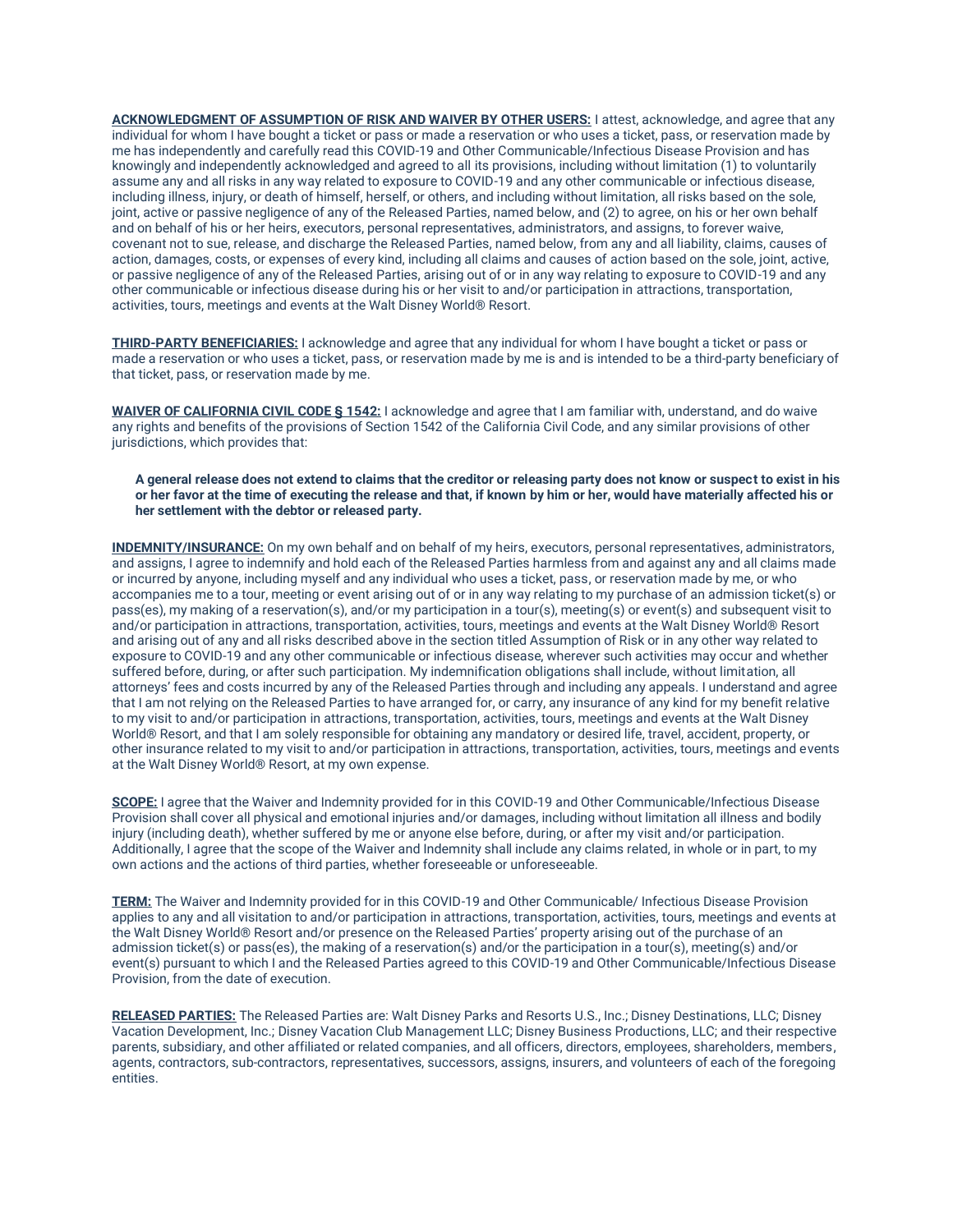**SEVERABILITY/PARTIAL INVALIDITY:** If any provision or part thereof of this COVID-19 and Other Communicable/Infectious Disease Provision is held to be invalid, void, or unenforceable by a court of competent jurisdiction, such provision or part thereof shall be deemed modified to conform to applicable law, or if this would cause an illogical or unreasonable result, such provision or part thereof shall be stricken from this COVID-19 and Other Communicable/Infectious Disease Provision without affecting the binding force or effect of any other part or provision.

**BINDING ARBITRATION: I AGREE THAT, UPON ELECTION BY EITHER PARTY, ANY DISPUTE, CLAIM, OR CONTROVERSY ARISING UNDER OR RELATING IN ANY WAY TO THIS COVID-19 AND OTHER COMMUNICABLE/INFECTIOUS DISEASE PROVISION OR EXPOSURE TO COVID-19 AND ANY OTHER COMMUNICABLE OR INFECTIOUS DISEASE DURING MY VISIT TO AND/OR PARTICIPATION IN ATTRACTIONS, TRANSPORTATION, ACTIVITIES, TOURS, MEETINGS AND EVENTS AT THE WALT DISNEY WORLD® RESORT, NOW OR IN THE FUTURE, WILL BE RESOLVED BY BINDING ARBITRATION. CLAIMS SUBJECT TO ARBITRATION INCLUDE COUNTERCLAIMS, CROSS CLAIMS, THIRD PARTY CLAIMS, INTERPLEADERS, OR ANY OTHER CLAIMS, WHATEVER THE CAUSE(S) OF ACTION ASSERTED (INCLUDING CLAIMS FOR INJUNCTIVE, DECLARATORY, OR EQUITABLE RELIEF). I ACKNOWLEDGE AND AGREE THAT ARBITRATION REPLACES MY RIGHT TO GO TO COURT. I THEREFORE AGREE TO WAIVE ANY RIGHT TO A JURY TRIAL OR TO LITIGATE ANY CLAIMS IN COURT BEFORE A JUDGE OR JURY. I AGREE THAT I THEREFORE WAIVE ANY RIGHT TO LITIGATE ANY CLAIMS IN COURT AS A CLASS ACTION OR OTHER REPRESENTATIVE OR COLLECTIVE ACTION (SUCH AS AN ACTION IN THE FORM OF A PRIVATE ATTORNEY GENERAL). I ALSO AGREE TO WAIVE ANY RIGHT TO PURSUE IN ARBITRATION ANY CLASS ACTION OR OTHER REPRESENTATIVE OR COLLECTIVE ACTION (SUCH AS AN ACTION IN THE FORM OF A PRIVATE ATTORNEY GENERAL), OR TO PARTICIPATE AS A CLASS MEMBER IN A CLASS ACTION OR OTHER REPRESENTATIVE ACTION IN ARBITRATION OR IN COURT BEFORE A JUDGE OR JURY. I ALSO AGREE THAT NO ARBITRATION OR PROCEEDING CAN BE COMBINED WITH ANOTHER WITHOUT THE PRIOR WRITTEN CONSENT OF ALL PARTIES TO THE ARBITRATIONS OR PROCEEDINGS.**

**The arbitrator will have the exclusive authority to resolve any dispute relating to the interpretation, applicability, or enforceability of these terms or the formation of this COVID-19 and Other Communicable/Infectious Disease Provision, including the arbitrability of any dispute and any claim that all or any part of this COVID-19 and Other Communicable/Infectious Disease Provision is void or voidable.**

**A. In the event of a dispute, I agree to send a notice of dispute, which is a written statement that sets forth my name, address, and contact information; the facts giving rise to the dispute; and the relief requested to the Released Parties at 500 South Buena Vista Street, Burbank, California 91521-7620, USA, Attention: Legal. The Released Parties will send any notice of dispute to me at the contact information that they have for me. The Released Parties and I will attempt to resolve a dispute through informal negotiation within sixty (60) days from the date the notice of dispute is sent. After that sixty (60) day period and not before, the Released Parties or I may commence an arbitration proceeding. I may instead litigate a dispute in small claims court if the dispute meets the requirements to be heard in small claims court, whether or not I negotiated informally first.**

**B. If the Released Parties and I do not resolve a dispute by informal negotiation or in small claims court, the dispute shall be resolved by binding arbitration before a neutral arbitrator whose decision will be final except for a limited right of appeal under the Federal Arbitration Act, 9 U.S.C. § 1 et seq. Arbitration will be administered by JAMS Mediation, Arbitration and ADR Services ("JAMS") in accordance with the JAMS Streamlined Arbitration Rules and Procedures (the "JAMS Rules"). The JAMS Rules and instructions about how to initiate an arbitration are available at [www.jamsadr.com](http://www.jamsadr.com/) or 1-800-352-5267. Arbitration may be conducted in person, through the submission of documents, by phone, or online. Proceedings that cannot be conducted through the submission of documents, by phone, or online, will take place in the State of Florida; provided, however, that if circumstances prevent me from traveling to the State of Florida, JAMS may hold an in-person hearing in my hometown area. The Released Parties and I agree to submit to the exclusive jurisdiction of the federal or state courts located in the State of Florida in order to compel arbitration, to stay proceedings pending arbitration, or to confirm, modify, vacate, or enter judgment on the award entered by the arbitrator. The arbitrator may award damages to me individually as a court could, including declaratory or injunctive relief, but only to the extent required to satisfy my individual claim. In accordance with the JAMS Rules, the party initiating the arbitration (either me or the Released Parties) is responsible for paying the filing fee. However, if the arbitrator issues me an award of damages and: (a) that award is greater than the amount of the Released Parties' last written settlement offer; or (b) if the Released Parties did not make a settlement offer, then in addition to paying for any JAMS Case Management Fees and all professional fees for the arbitrator's services, the Released Parties will reimburse me for the filing fees I incurred.**

**Except as provided above with respect to jurisdiction in the State of Florida, nothing in this arbitration provision shall be construed as consent by the Released Parties to the jurisdiction of any other court with regard to disputes, claims, or controversies unrelated to this agreement.**

**This agreement to binding arbitration evidences a transaction in interstate commerce, and thus the Federal Arbitration Act, 9 U.S.C. §§ 1-16, governs its interpretation and enforcement. This agreement to binding arbitration will survive its**